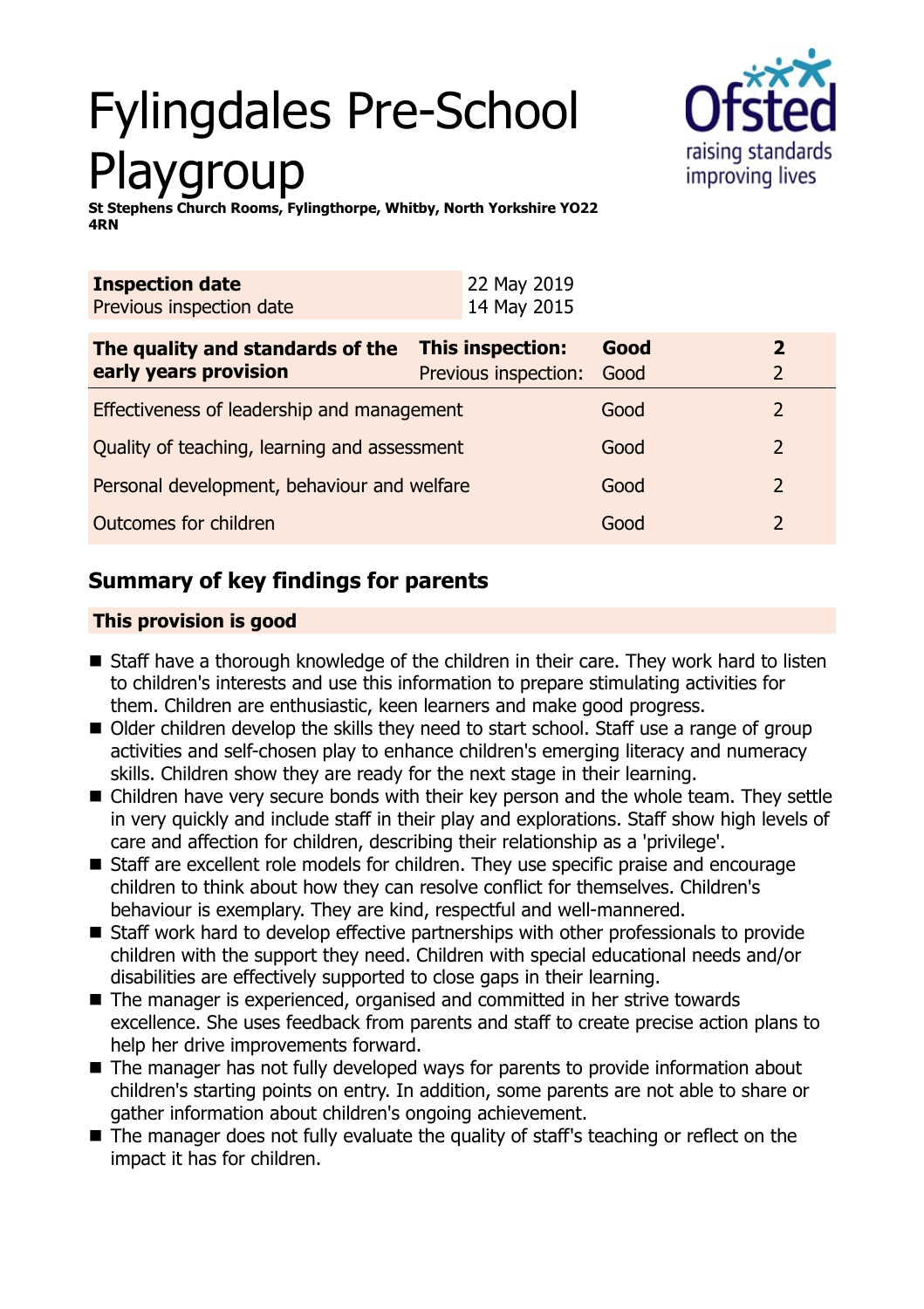## **What the setting needs to do to improve further**

## **To further improve the quality of the early years provision the provider should:**

- ensure all parents are provided with opportunities to share information about children's starting points on entry and can contribute to their ongoing learning
- $\blacksquare$  strengthen ways to evaluate the impact of staff's teaching for children to raise this to an outstanding level and help children make rapid progress .

## **Inspection activities**

- $\blacksquare$  The inspector observed the quality of teaching during activities indoors and outdoors and assessed the impact this has on children's learning.
- $\blacksquare$  The inspector spoke to the children and staff throughout the inspection.
- The inspector completed a joint observation with the pre-school manager.
- The inspector held a meeting with the pre-school manager. She looked at relevant documentation, such as the pre-school's policies, children's learning books and evidence of the suitability of staff working in the pre-school.
- The inspector obtained written feedback from parents, spoke to a small number of parents during the inspection and took account of their views.

## **Inspector**

Michelle Lorains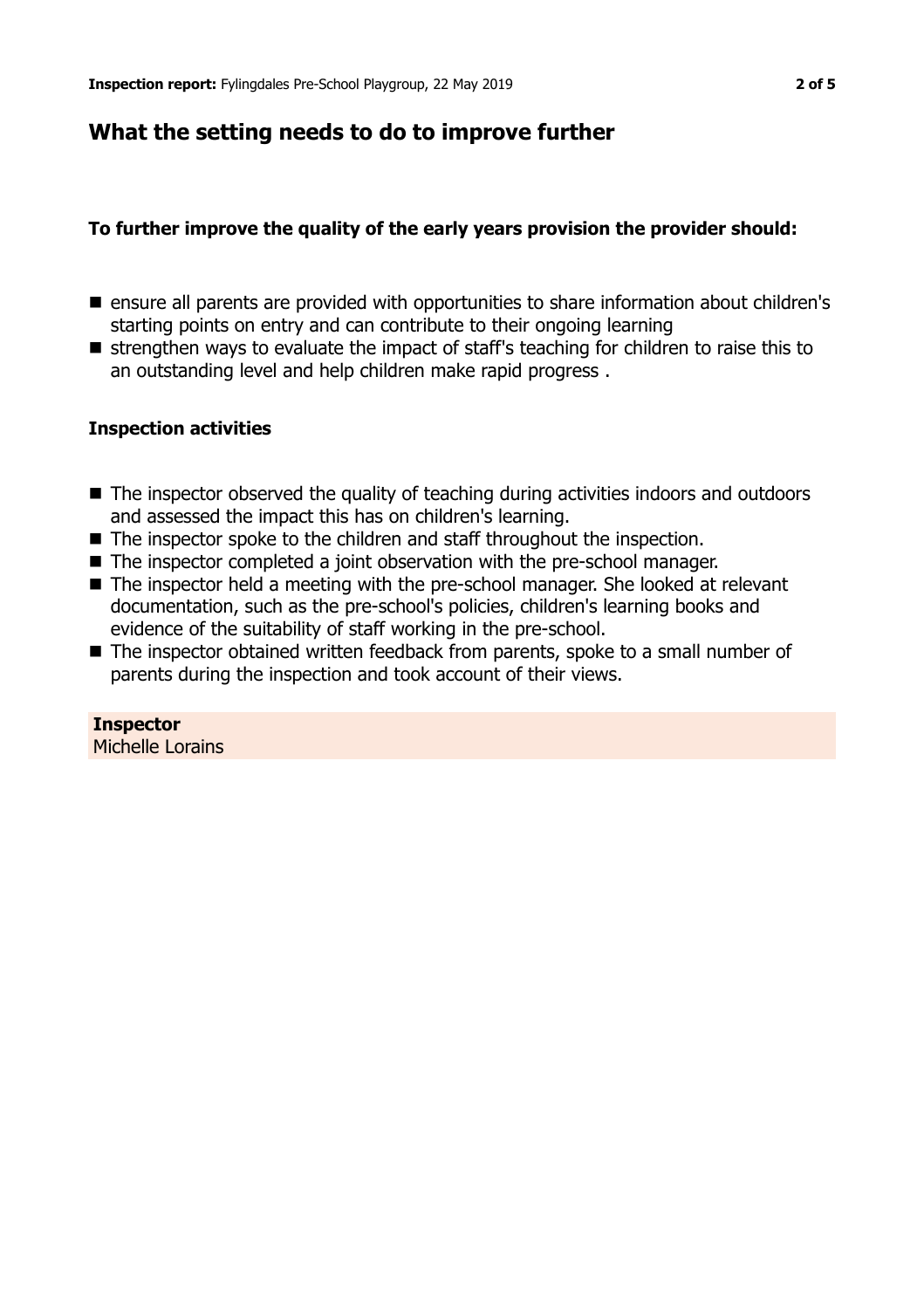## **Inspection findings**

#### **Effectiveness of leadership and management is good**

The manager and staff team regularly reflect on their improvements to the overall provision. For example, they have used pupil premium funding to enhance the outdoor area and develop children's personal, social and emotional skills. This has had a positive impact on all children's progress, particularly those who prefer to learn outdoors. The manager and staff team carefully monitor the progress children make. This has helped them to swiftly identify any areas of slower progress. Overall, the manager and staff team have good partnerships with parents and feedback is positive. Parents describe staff as 'caring and compassionate' and are happy with the care children receive. The manager provides staff with regular supervisions and encourages them to develop their skills. For example, staff have recently refreshed their skills in using epi-pens and have enhanced their child protection awareness. Safeguarding is effective. The manager ensures staff are aware of wider safeguarding issues and the management follow safe recruitment procedures for new staff.

## **Quality of teaching, learning and assessment is good**

Staff are passionate about providing children with a range of exciting activities indoors and outdoors. They complete detailed observations of children's experiences and have a thorough knowledge of their current stages of development. This helps them to focus teaching on areas where children need the most support. Older children develop very good numeracy skills and have good levels of concentration. They enjoy their circle time and show support for each other as they match numerals to the corresponding number of objects. Outdoors, staff help children develop an understanding of the natural world. Children enjoy planting sunflowers and talk about what they need to help them grow. Young children are engrossed in their sensory exploration in the rice tray. Staff encourage them to feel the texture and model language as children experiment with filling and pouring.

#### **Personal development, behaviour and welfare are good**

Staff prioritise children's health, safety and well-being. For example, they are astutely aware of which children need to come for a drink in the warm weather and ensure children are protected from the sun. The key person system is effective. Children know which 'team' they are on and enjoy discussing who is in the lead in the behaviour reward chart. Staff encourage children to think about their emotions and gently remind them to be kind. Children clap and show support for each other during their individual singing session and wait patiently for their turn. Staff prepare indoor and outdoor environments extremely well for children. They capture their interest from the start of their play and enable children to be independent learners.

#### **Outcomes for children are good**

Children make good progress and are working in the stages of development typically expected for their age. Older children have good levels of confidence in their own ability and are keen to share their achievements. Young children show they feel safe and have strong exploratory skills. They begin to develop independence and good language skills.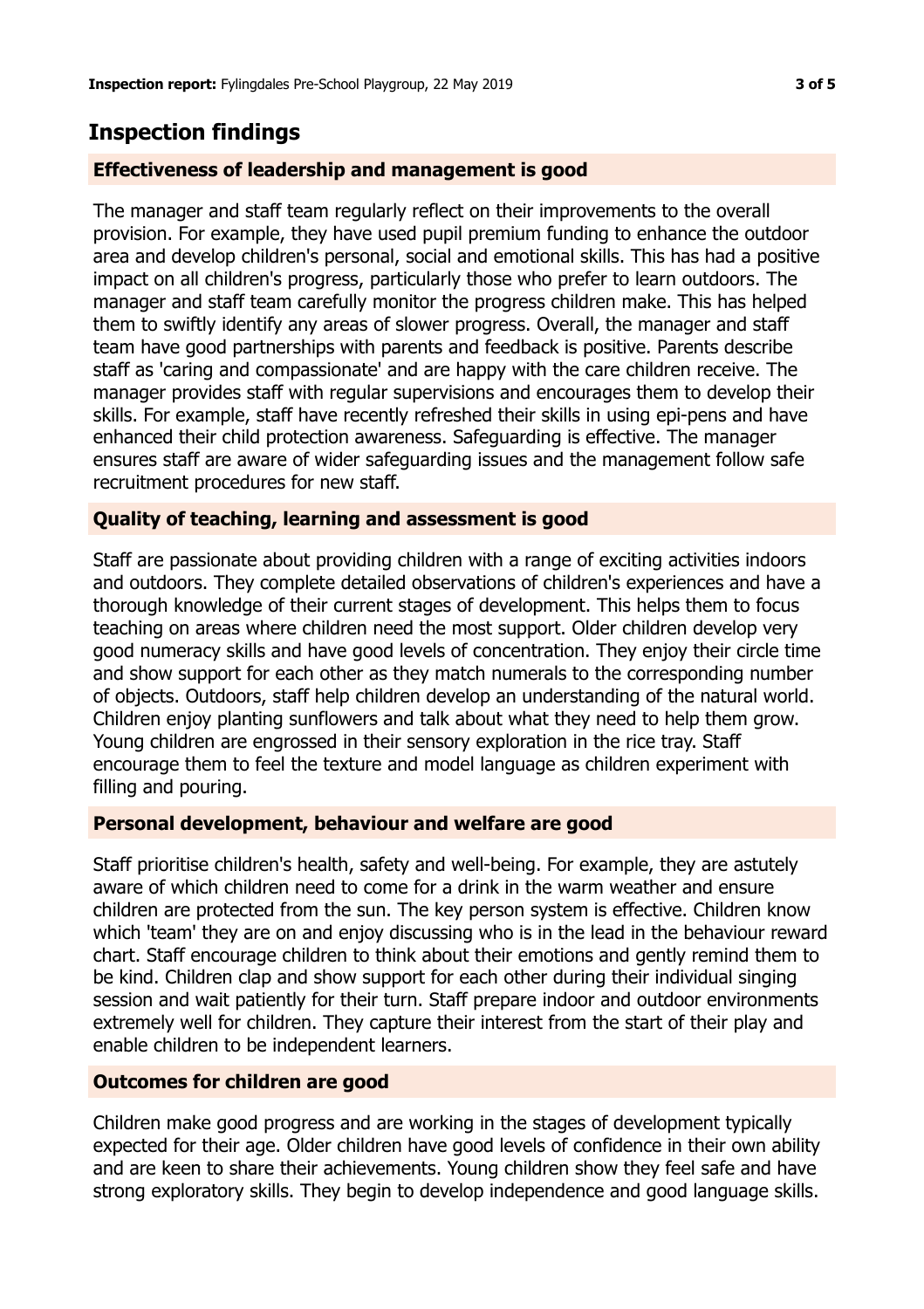## **Setting details**

| Unique reference number                             | 400307                                 |
|-----------------------------------------------------|----------------------------------------|
| <b>Local authority</b>                              | North Yorkshire                        |
| <b>Inspection number</b>                            | 10106671                               |
| <b>Type of provision</b>                            | Childcare on non-domestic premises     |
| <b>Registers</b>                                    | Early Years Register                   |
| Day care type                                       | Full day care                          |
| Age range of children                               | $1 - 4$                                |
| <b>Total number of places</b>                       | 18                                     |
| Number of children on roll                          | 33                                     |
| <b>Name of registered person</b>                    | <b>Fylingdales Playgroup Committee</b> |
| <b>Registered person unique</b><br>reference number | RP903153                               |
| Date of previous inspection                         | 14 May 2015                            |
| <b>Telephone number</b>                             | 07964 436779                           |

Fylingdales Pre-School Playgroup registered in 1993. There are currently seven staff working directly with the children, all of whom have an appropriate early years qualifications at level 3 or above, including the acting manager. One member of staff has an Early Years degree. The playgroup opens during term time only from 8.30am until 5.30pm, from Monday to Friday, with the exception of bank holidays. The pre-school provides funded early education for two-, three- and four-year-old children.

This inspection was carried out by Ofsted under sections 49 and 50 of the Childcare Act 2006 on the quality and standards of provision that is registered on the Early Years Register. The registered person must ensure that this provision complies with the statutory framework for children's learning, development and care, known as the early years foundation stage.

Any complaints about the inspection or the report should be made following the procedures set out in the guidance Complaints procedure: raising concerns and making complaints about Ofsted, which is available from Ofsted's website: www.ofsted.gov.uk. If you would like Ofsted to send you a copy of the guidance, please telephone 0300 123 4234, or email [enquiries@ofsted.gov.uk.](mailto:enquiries@ofsted.gov.uk)